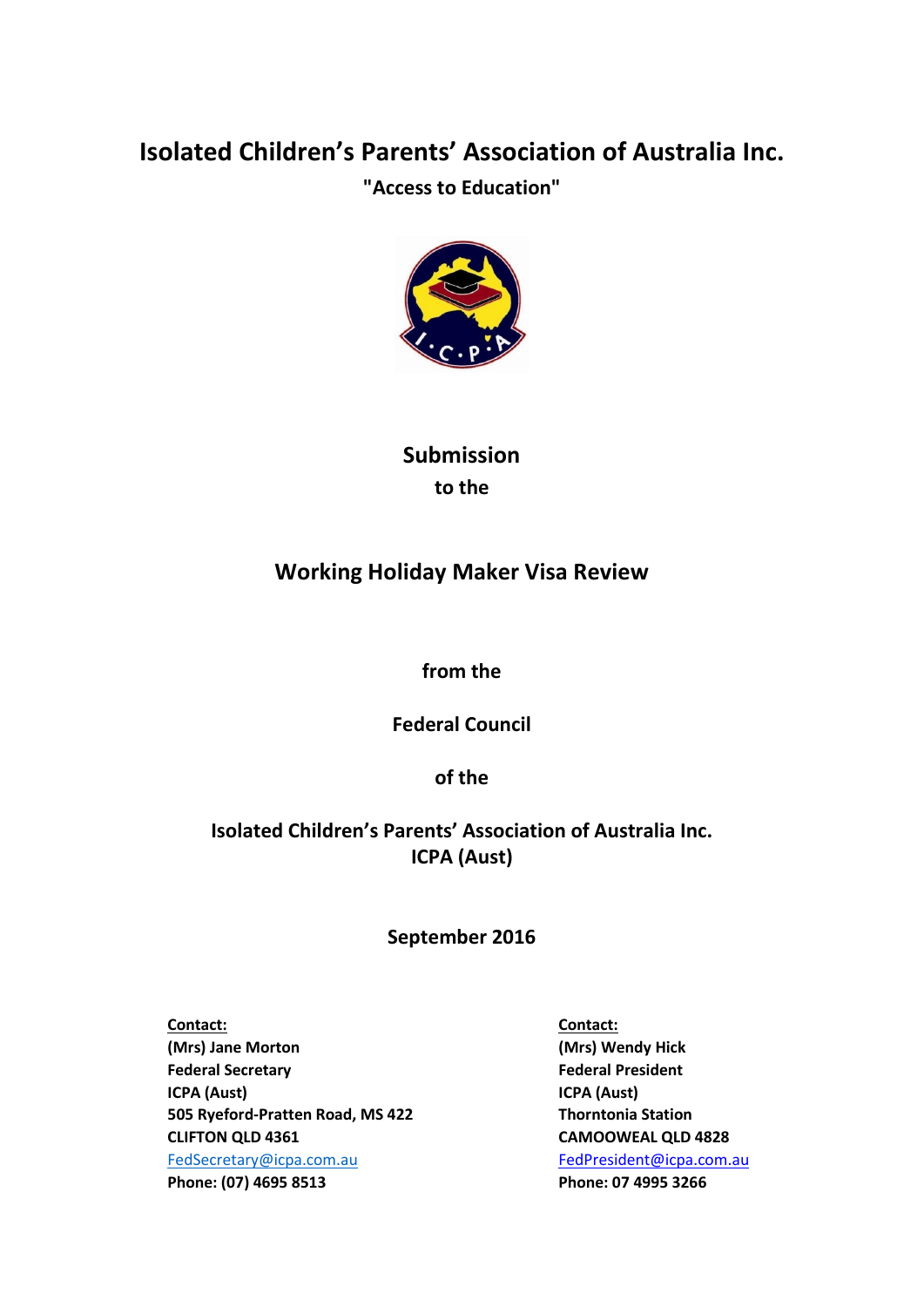The Isolated Children's Parents' Association of Australia, ICPA (Aust), is a voluntary parent body, dedicated to ensuring all rural and remote students have equity of access to a continuing and appropriate education. This encompasses the education of children from early childhood through to tertiary. The majority of member families of the association reside in geographically isolated areas of Australia and all share a common goal of access to an appropriate education for their children and the provision of services required to achieve this.

Many families living in rural and remote Australia, caring for and educating their children at home via distance education, rely on the employment of foreign workforce to either fulfil the roles of child carer, distance education tutor or worker in their core business. Backpackers are also a vital resource on rural properties where they 'free up' the mother so she can teach the children by distance education herself instead of working out in the paddock. ICPA (Aust) has concerns that the 32.5 percent 'Backpacker' tax on every dollar earned will be a disincentive for foreign workers coming to Australia on a working holiday visa and in turn disadvantage our member families trying to raise and educate their children in rural and remote areas.

ICPA (Aust) welcomes the opportunity to highlight issues that concern our rural and remote members in relation to the impact of the proposed change to the 'Backpacker' tax on the Australian labour market and on rural and remote families.

In relation to the Terms of Reference for this submission, ICPA (Aust) responds to:

• **Australia's competitive position in attracting seasonal and temporary foreign labour, including comparative wages, entitlements and conditions**

Due to geographical isolation, there is a distinct lack of Australian workers, including qualified child care and educational workers, who are willing to undertake work where remoteness is an issue. It is extremely difficult to attract and retain Australian child carers and teachers to rural and remote areas. Frequently, the only people prepared to travel and work in remote areas are backpackers and our rural and remote members rely on the employment of overseas workers to fill these positions. While they are a valuable resource, under the conditions of their visas, they can only stay a maximum of 6 months with one employer and are not eligible for a second year visa. Plant and animal cultivation, fishing and pearling, tree farming and felling, mining and construction are currently the specific fields of work that qualifies an applicant for a second year visa. Measures including extending the eligibility for a second year visa to include child care and education provision under rural work are incentives for backpackers to holiday and work in rural and remote Australia.

#### • **Capacity to match employers with available workers, including regulatory arrangements in relation to the role of labour hire companies**

For many years, ICPA members residing in rural and remote Australia, have raised concerns about the difficulty of finding suitable people to employ in their homes, to provide child care or to teach their children who must be educated by distance education. It is hard enough to attract any workers, let alone those with qualifications. Basic prerequisites for child care and education positions in rural and remote Australia are simple: a resilience to outback conditions, loyalty to the family and competent child care/education skills.

The provision of early childhood education and the issue of accessing affordable early childhood learning and care for families living in rural and remote regions is proving beyond the reach of many due to either no or limited access to face-to-face services, no staff available to fill positions and/or the high out of pocket costs. Evidence from Australian and overseas studies indicates that the first five years are critical for a child's development. For many rural and remote families, the only way an appropriate and effective early childhood education can be implemented is via distance education,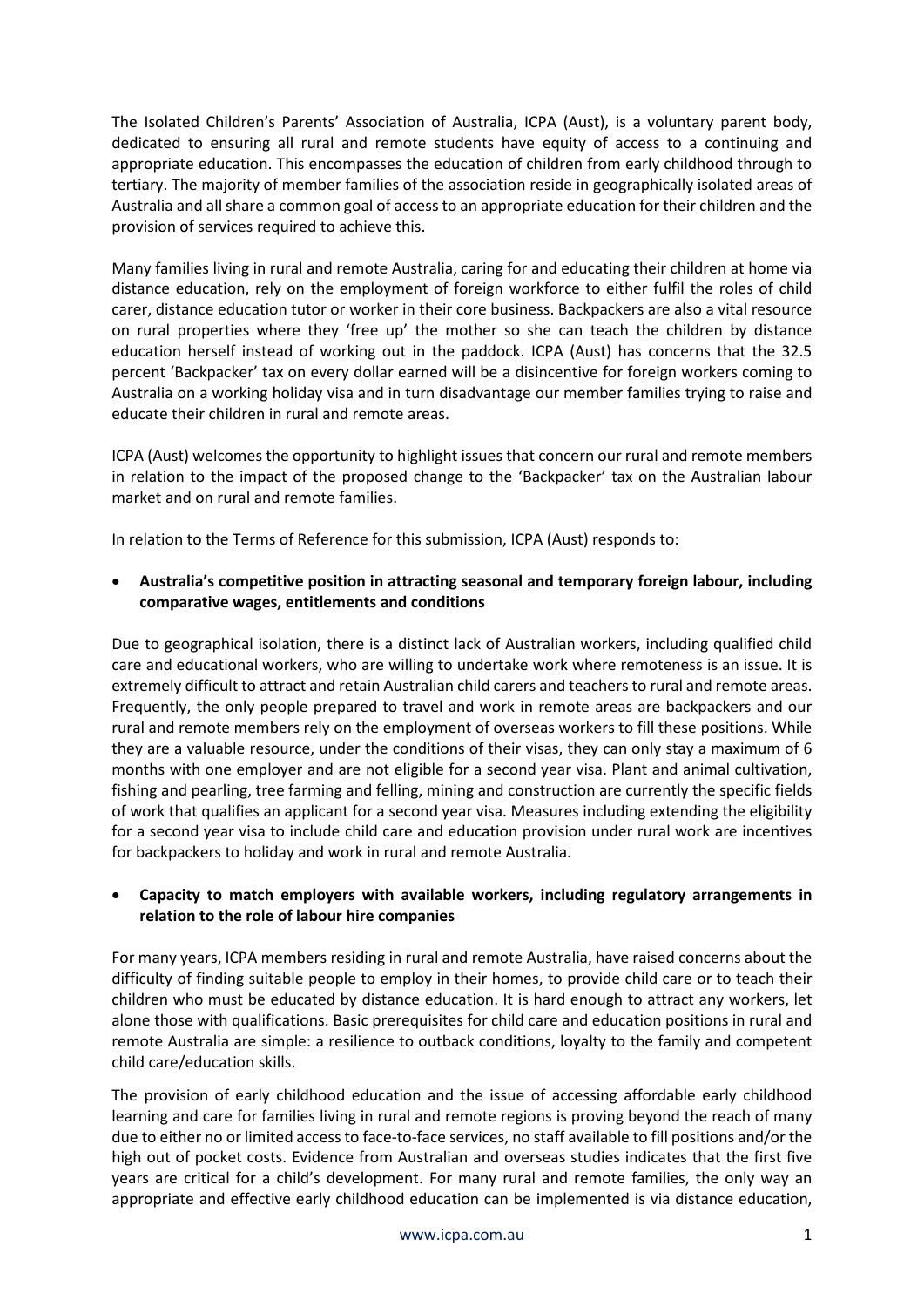which is delivered at home, usually by the mother who is often taken out of the farm workforce to perform this role. By engaging a foreign worker to fill this position, it would enable a family member to be freed up from the task of providing educational supervision and allow them to re-engage in the agricultural workforce.

Similarly, the only access to education is to study by distance education. This distance education provision is founded on the assumption that all children have ready access to a person able to teach the program in the geographically isolated classroom. This person, the distance education tutor must be capable and confident to deliver the practical, day-to-day supervision, support and educational outcomes requiring dedication and commitment. For continuity of education and retention of workers, the current maximum period of six months work with any one employer needs to be extended beyond au pairs to include distant education tutors.

#### • **Changes to the use of volunteer and unpaid labour (for instance Willing Workers on Organic farms)**

Recent years of drought and industry downturn have exacerbated demands on rural families by combining an increased workload with decreased incomes. For many farm businesses, low margins limit the capacity to offer higher wages as an incentive to agricultural work. Rural and remote families require the option to utilise volunteers and offer meals and accommodation in exchange for work. These volunteers allow the mother, who is often the distance education tutor, to focus on the children's education. Families often have no other choice but to educate their children via distance education. The removal of volunteer work activities counting towards a second Working Holiday visa from December 1, 2015 has been another disincentive for these workers to work in rural and remote Australia.

#### • **Short-term and long-term agricultural and tourism labour needs**

ICPA (Aust) believes there is no long term solution to labour shortages in remote and rural areas. Families who have played a vital role in the agricultural economy of Australia, have had difficulty accessing options to assist with child care and the supervision of their children in the classroom. These families are in need of real assistance and are disadvantaged by the limitations of the Working Holiday visa. Adjusting the terms of Working Holiday visas and extending the qualifying categories of rural work by adding child care and education to enable them to be eligible for a second year visa will assist in attracting and recruiting workforce and a larger employment pool for rural and remote Australia.

In 2015, ICPA (Aust) lodged a submission to the Senate Standing Committees on Education and Employment, into the impact of Australia's temporary work visa programs on the Australian labour market and on the temporary work visa holders which highlights other related issues for our rural and remote families.

**[http://www.icpa.com.au/documents/download/951/federal-submissions/federal-submissions-](http://www.icpa.com.au/documents/download/951/federal-submissions/federal-submissions-2015/submission-australian-temporary-working-visa-program.pdf)[2015/submission-australian-temporary-working-visa-program.pdf](http://www.icpa.com.au/documents/download/951/federal-submissions/federal-submissions-2015/submission-australian-temporary-working-visa-program.pdf)**

#### • **Opportunities to expand supply of seasonal and temporary foreign workers for the agricultural sector.**

One solution to alleviate the current rural and remote labour shortage is to extend the current approved list of occupationsto include a designated education and/or care category qualifying as rural work for people on a Working Holiday visa. Foreign travellers are extremely keen to work in remote areas in order to qualify for their second year Working Holiday Visa. Many foreign teachers are willing to come and teach in these areas and if this could qualify them for their second year visa under the 'Specific Work' list, it would open up the opportunities for more families to have their children taught by qualified teachers. The restrictions of the second year visa requirements impact the available labour market. Allowing foreign backpackers to be employed under these extensions would prove beneficial to both workers and families residing in rural and remote areas.